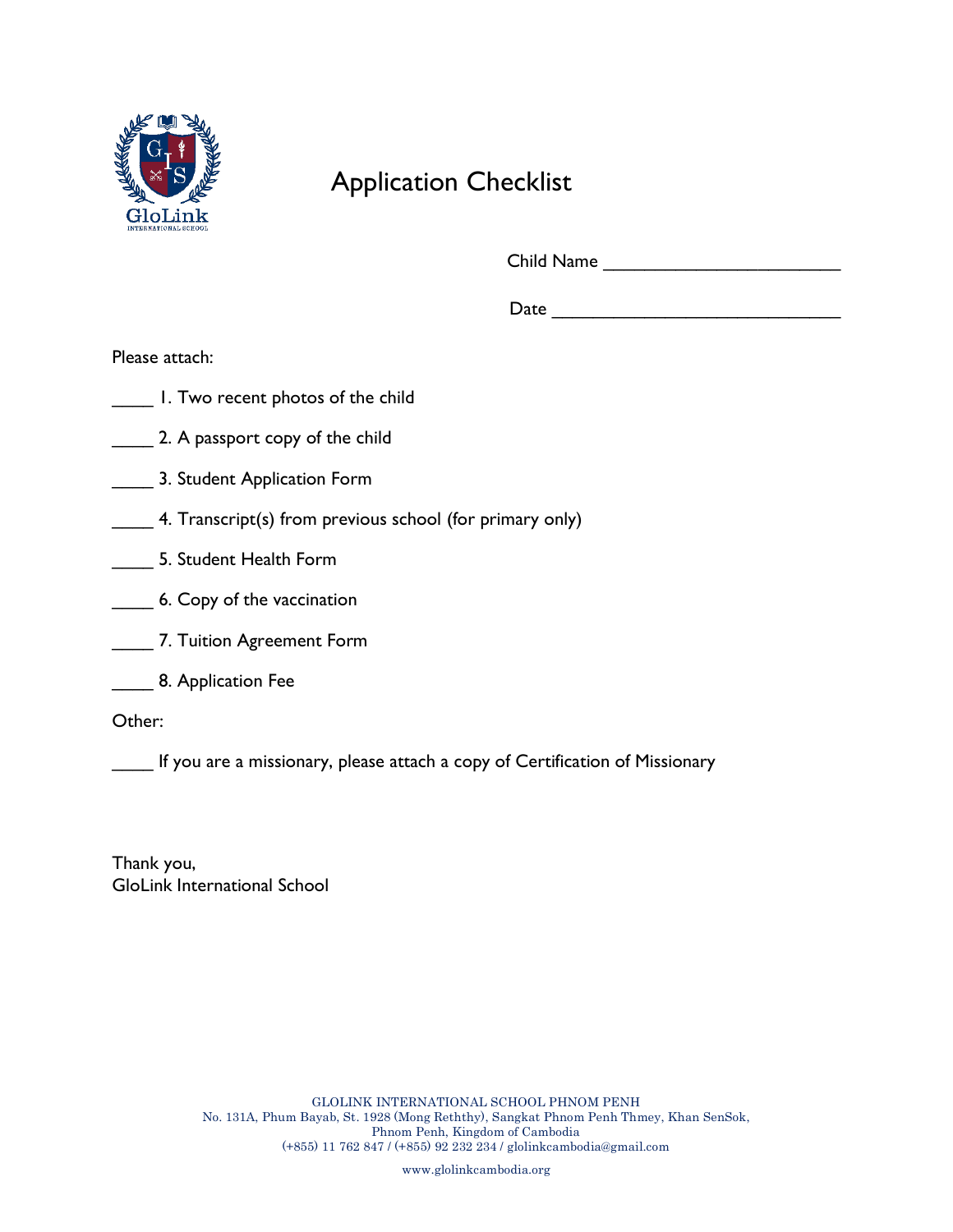

# **STUDENT APPLICATION FORM**

|                                                                    |                              | <b>STUDENT INFORMATION</b>                                                                                                       |                            |  |  |  |  |  |
|--------------------------------------------------------------------|------------------------------|----------------------------------------------------------------------------------------------------------------------------------|----------------------------|--|--|--|--|--|
| GloLink                                                            |                              |                                                                                                                                  | Please attach a<br>recent  |  |  |  |  |  |
| Student's Name (First) (Last)                                      |                              | Nickname                                                                                                                         | photograph of<br>the child |  |  |  |  |  |
|                                                                    |                              |                                                                                                                                  |                            |  |  |  |  |  |
|                                                                    |                              |                                                                                                                                  |                            |  |  |  |  |  |
|                                                                    |                              |                                                                                                                                  |                            |  |  |  |  |  |
|                                                                    |                              |                                                                                                                                  |                            |  |  |  |  |  |
|                                                                    |                              |                                                                                                                                  |                            |  |  |  |  |  |
|                                                                    |                              | <b>PARENTS INFORMATION</b>                                                                                                       |                            |  |  |  |  |  |
|                                                                    |                              |                                                                                                                                  |                            |  |  |  |  |  |
| Phone Number _________________________________                     |                              | Phone Number _________________________________                                                                                   |                            |  |  |  |  |  |
| <b>Religion Example 2018</b>                                       |                              |                                                                                                                                  |                            |  |  |  |  |  |
| Does the child live with the father? Yes/ No                       |                              | Does the child live with the mother? Yes / No                                                                                    |                            |  |  |  |  |  |
|                                                                    |                              |                                                                                                                                  |                            |  |  |  |  |  |
|                                                                    |                              |                                                                                                                                  |                            |  |  |  |  |  |
|                                                                    |                              |                                                                                                                                  |                            |  |  |  |  |  |
|                                                                    |                              | <b>SIBLINGS INFORMATION</b>                                                                                                      |                            |  |  |  |  |  |
| <b>First Name</b>                                                  | Last Name                    | Birthdate (DD/MM/YYYY)                                                                                                           | Gender<br>Grade            |  |  |  |  |  |
|                                                                    |                              |                                                                                                                                  |                            |  |  |  |  |  |
|                                                                    |                              |                                                                                                                                  |                            |  |  |  |  |  |
|                                                                    |                              | <b>LANGUAGE INFORMATION</b>                                                                                                      |                            |  |  |  |  |  |
| What languages do the following people use to communicate at home? |                              |                                                                                                                                  |                            |  |  |  |  |  |
| $\tt{Father: ____________}$                                        | Mother: ____________________ |                                                                                                                                  |                            |  |  |  |  |  |
|                                                                    |                              |                                                                                                                                  |                            |  |  |  |  |  |
|                                                                    |                              |                                                                                                                                  |                            |  |  |  |  |  |
| What is your child's proficiency in English?                       |                              | Speaking: Beginning/Fluent                                                                                                       |                            |  |  |  |  |  |
|                                                                    |                              | Reading: Beginning / Good / Fluent Writing: Beginning / Good / Fluent Speaking: Beginning / Good / Fluent                        |                            |  |  |  |  |  |
|                                                                    |                              |                                                                                                                                  |                            |  |  |  |  |  |
|                                                                    |                              | GLOLINK INTERNATIONAL SCHOOL PHNOM PENH<br>No. 131A, Phum Bayab, St. 1928 (Mong Reththy), Sangkat Phnom Penh Thmey, Khan SenSok, |                            |  |  |  |  |  |
|                                                                    |                              | Phnom Penh, Kingdom of Cambodia<br>(+855) 11 762 847 / (+855) 92 232 234 / glolinkcambodia@gmail.com                             |                            |  |  |  |  |  |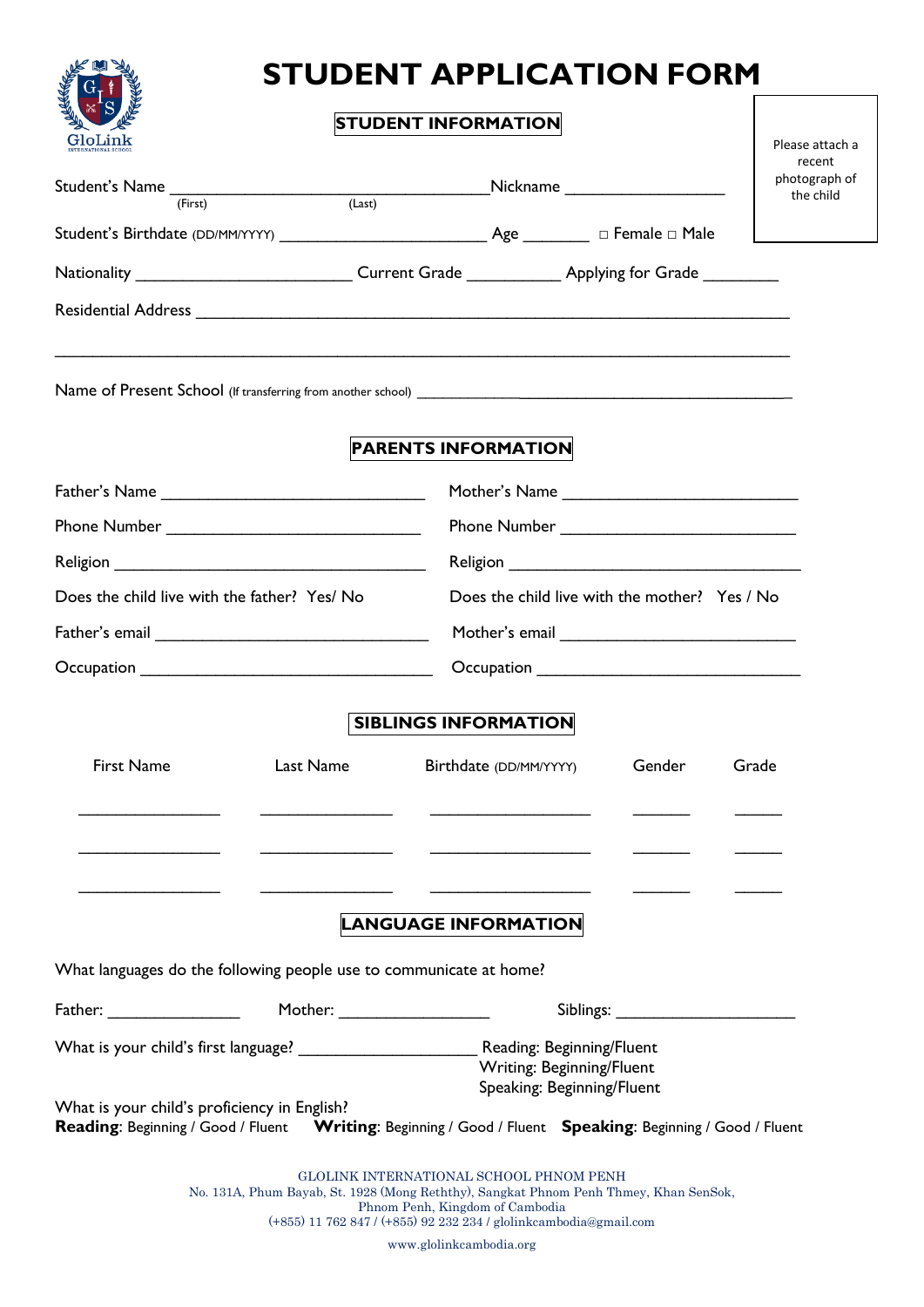### **STUDENT APPLICATION FORM**



- 1. I fully understand that GloLink International School (GIS) is a Christian school, that my child will be taught Bible, attend chapel programs and that children/ parents of other faiths and persuasions will not be allowed to proselytize. I am willing for my child to abide by the policies and philosophy of education at GIS.
- 2. I understand that although care will be taken to prevent accidents from occurring under GIS supervision during school time, sometimes accidents are unavoidable. If an accident(s) should occur, I authorize GIS to take appropriate actions for the benefit of my child and shall not hold GIS liable for such accident(s) and action(s) they take.
- 3. I will support and help my child to observe all school regulations, including respecting and protecting the school's property, equipment, buildings and good name.
- 4. I agree to uphold and support the high academic standard of educational ministry by providing a place at home for my child to study and encouraging my child in the completion of homework or assignment.
- 5. I understand that GIS reserves the right, after parental conference, to dismiss any child who fails to comply with the established regulations and discipline or whose parents do not assume their responsibility to the educational ministry.
- 6. I have read and agree to abide by the GIS payment policy.
- 7. I understand that GIS has the sole, exclusive and final right to administer selective enrolment of students' application for the best interest of the school.

**By signing this agreement, I am expressing intent to enroll my child for the entire year. Should I choose to discontinue this contract, or my child be dismissed by the school, the payment of all fees and tuition paid at that time shall be considered non-refundable.**

**I hereby certify that the facts set forth in this application are true and complete to the best of my knowledge. I understand that discovery of falsification of any statement or significant omission of facts during any phase of the application process may prevent my child from being accepted, or if accepted, may subject my child to immediate dismissal.**

I further certify that I have carefully read and do understand the above statements.

\_\_\_\_\_\_\_\_\_\_\_\_\_\_\_\_\_\_\_\_\_ \_\_\_\_\_\_\_\_\_\_\_\_\_\_\_\_\_\_\_ \_\_\_\_\_\_\_\_\_\_\_\_\_\_\_\_\_\_\_ \_\_\_\_\_\_\_\_\_\_\_\_\_\_\_\_\_\_\_ Father's signature Tather's signature Date Date Date Mother's signature Date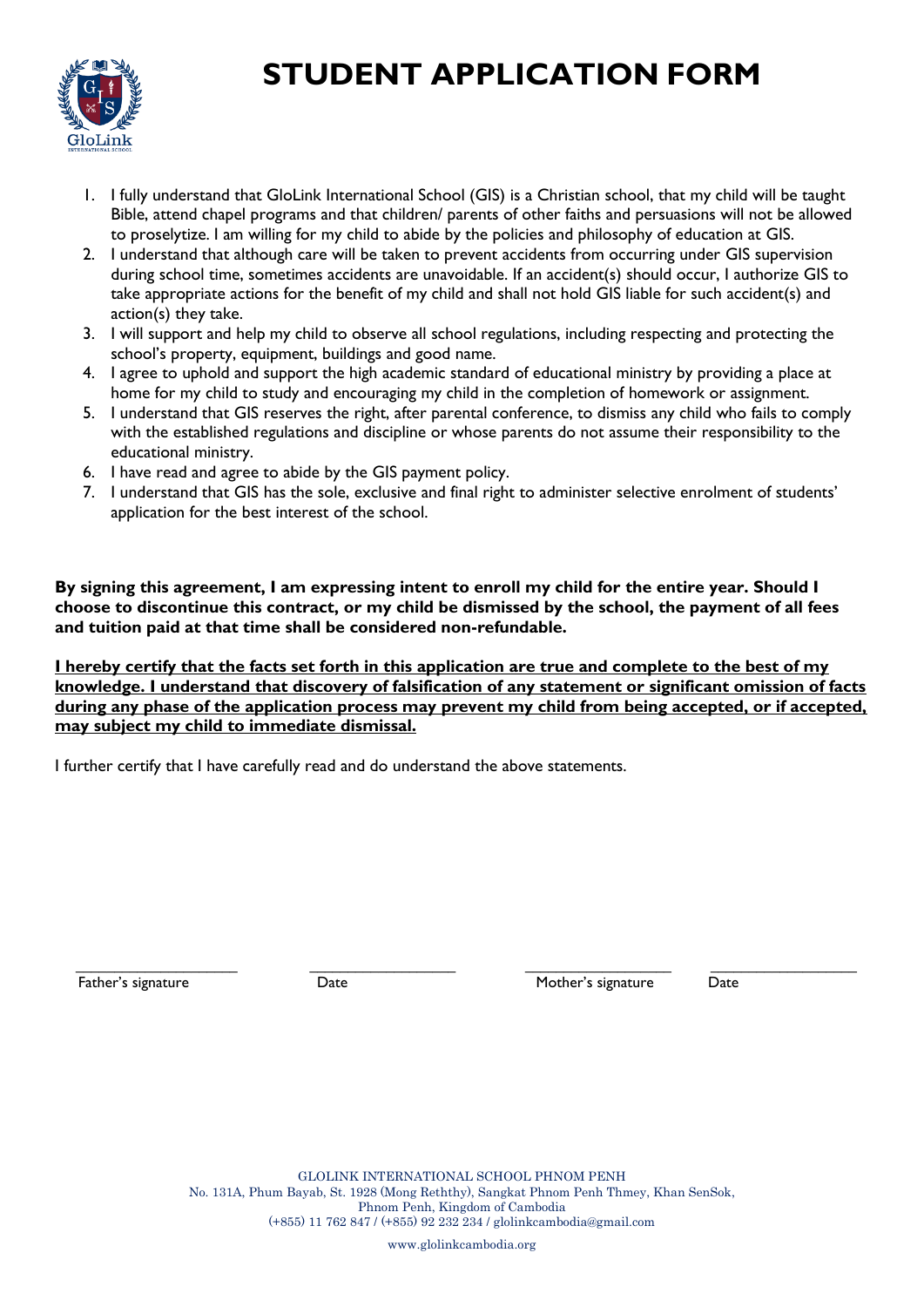

## **STUDENT HEALTH FORM**

**STUDENT INFORMATION**

| Student's Name (First) (Last)                                                                                     |                  |                                                                        |        |           | Grade Age              |                |        |                    |
|-------------------------------------------------------------------------------------------------------------------|------------------|------------------------------------------------------------------------|--------|-----------|------------------------|----------------|--------|--------------------|
|                                                                                                                   |                  |                                                                        |        |           |                        |                |        |                    |
|                                                                                                                   |                  | <b>PARENTS / GUARDIAN INFORMATION</b>                                  |        |           |                        |                |        |                    |
|                                                                                                                   |                  |                                                                        |        |           |                        |                |        |                    |
|                                                                                                                   |                  |                                                                        |        |           |                        |                |        |                    |
|                                                                                                                   |                  | <b>EMERGENCY CONTACTS IN CAMBODIA</b><br>Other than parent or guardian |        |           |                        |                |        |                    |
|                                                                                                                   |                  |                                                                        |        |           |                        |                |        |                    |
|                                                                                                                   |                  |                                                                        |        |           |                        |                |        |                    |
|                                                                                                                   |                  |                                                                        |        |           |                        |                |        |                    |
|                                                                                                                   |                  |                                                                        |        |           |                        |                |        |                    |
| Name of the clinic/ hospital you would prefer your child be taken to in case of emergency:<br>(Name of physician) |                  | (Name of clinic/ hospital)<br><b>HEALTH QUESTIONNAIRE</b>              |        |           |                        | (Phone number) |        |                    |
| Does your child have any immediate health concerns or problems?                                                   |                  |                                                                        |        |           | $\Box$ Yes             | $\sqcap$ No    |        |                    |
| Does your child have any allergies?                                                                               |                  | $\Box$ Yes                                                             |        | $\Box$ No |                        |                |        |                    |
| <b>Medical Conditions:</b><br>Yes No                                                                              | Yes No           |                                                                        | Yes No |           |                        |                | Yes No |                    |
| Asthma<br>$\Box$<br>□                                                                                             | $\Box$<br>$\Box$ | Ear Infections                                                         | □      | $\Box$    | Orthopedic Problems □  |                | $\Box$ | Tuberculosis       |
| Behavior problems<br>$\Box$<br>⊔                                                                                  | $\Box$<br>□      | <b>Frequent Headaches</b>                                              | □      | $\Box$    | Seizures/Epilepsy      | □              | □      | Urinary Infections |
| Congenital Anomalies $\Box$<br>$\Box$<br>□                                                                        | $\Box$           | Hearing difficulties                                                   | □      | $\Box$    | <b>Skin Conditions</b> | $\Box$         | $\Box$ | Vision problems    |

I give my permission for emergency measure to be initiated in case of accident or sudden illness of my child, with the understanding that I will be notified as soon as possible. I certify that all of the information given on this record is complete and correct, to the best of my knowledge. I agree to notify the school of my changes to the health information provided this form.

GLOLINK INTERNATIONAL SCHOOL PHNOM PENH No. 131A, Phum Bayab, St. 1928 (Mong Reththy), Sangkat Phnom Penh Thmey, Khan SenSok, Phnom Penh, Kingdom of Cambodia (+855) 11 762 847 / (+855) 92 232 234 / glolinkcambodia@gmail.com www.glolinkcambodia.org \_\_\_\_\_\_\_\_\_\_\_\_\_\_\_\_\_\_\_\_\_\_\_\_ \_\_\_\_\_\_\_\_\_\_\_\_\_\_\_\_\_\_\_\_\_\_\_ \_\_\_\_\_\_\_\_\_\_\_\_\_\_\_\_\_\_\_\_\_\_ \_\_\_\_\_\_\_\_\_\_\_\_\_\_\_\_\_\_\_ Name **Relationship to child** Signature Signature Date